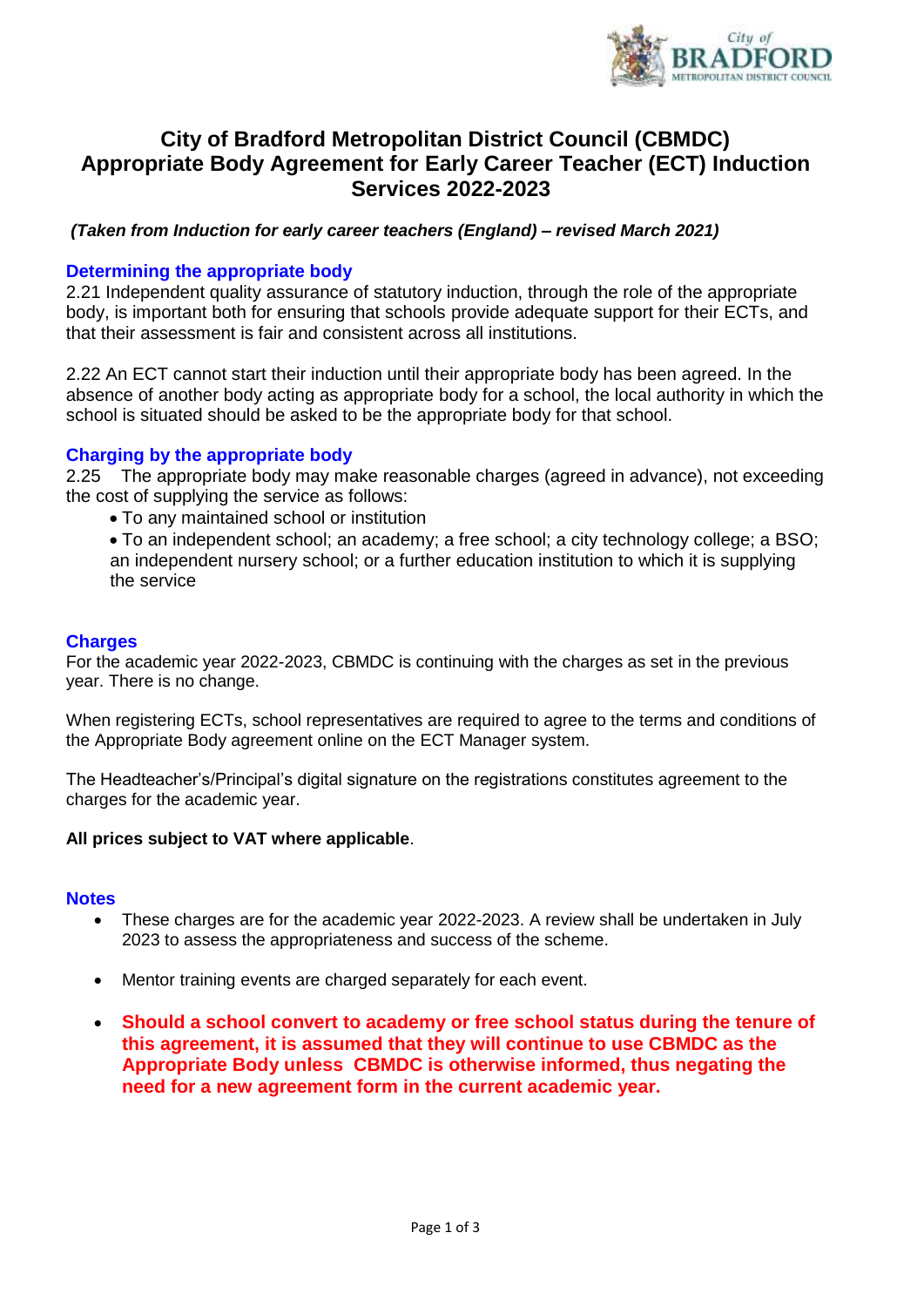

# **Charges – all prices subject to VAT where applicable**

**Charges for each term will be calculated as follows:**

## **ECTs completing a term of their induction**

| 1-6 ECTs completing a term in the school  | E50 per ECT         |
|-------------------------------------------|---------------------|
| 7-12 ECTs completing a term in the school | $\vert$ £40 per ECT |
| 13+ ECTs completing a term in the school  | E30 per ECT         |

Charges cover all AB duties excluding fidelity checks, visits and contacts by telephone and emails

# **Fidelity checks**

In line with Statutory Guidance, Appropriate Bodies are required to undertake fidelity checks on schools which opt for the Core Induction Programme or the School-based programme of support for the Early Career Framework *(Appropriate Bodies Guidance: Induction and the Early Career Framework – March 2021 – Section 4).*

#### **Please note there is no requirement for a fidelity check if schools opt for the Full Induction Programme.**

### **Charges for these checks are per school.**

| Type of check                                  | <b>Price</b>      |
|------------------------------------------------|-------------------|
| Core Induction Programme (CIP) – three         | £400 for the year |
| checks in the academic year                    |                   |
| School-Based Programme (SBP) - three           | £800 for the year |
| checks in the academic year                    |                   |
| Additional visits for non-compliant programmes | £200 per visit    |

# **Purchase Orders**

 Purchase orders are required from all schools on registration of the ECT(s). However only one PO number must be used **per academic year**. **School Finance Officers should be made aware of this**. *See page 3 for more details.*

# **Invoices for schools will be sent out as follows:**

- For ECTs completing a term of induction in Autumn 2022 invoices in January/February 2023
- For ECTs completing a term of induction in Spring 2023 invoices in April/May 2023
- For ECTs completing a term of induction in Summer 2023 invoices in September 2023

# **This agreement assumes that by choosing CBMDC to act as the AB, schools/academies/colleges agree to the charges for 1 September 2022 - 31 August 2023.**